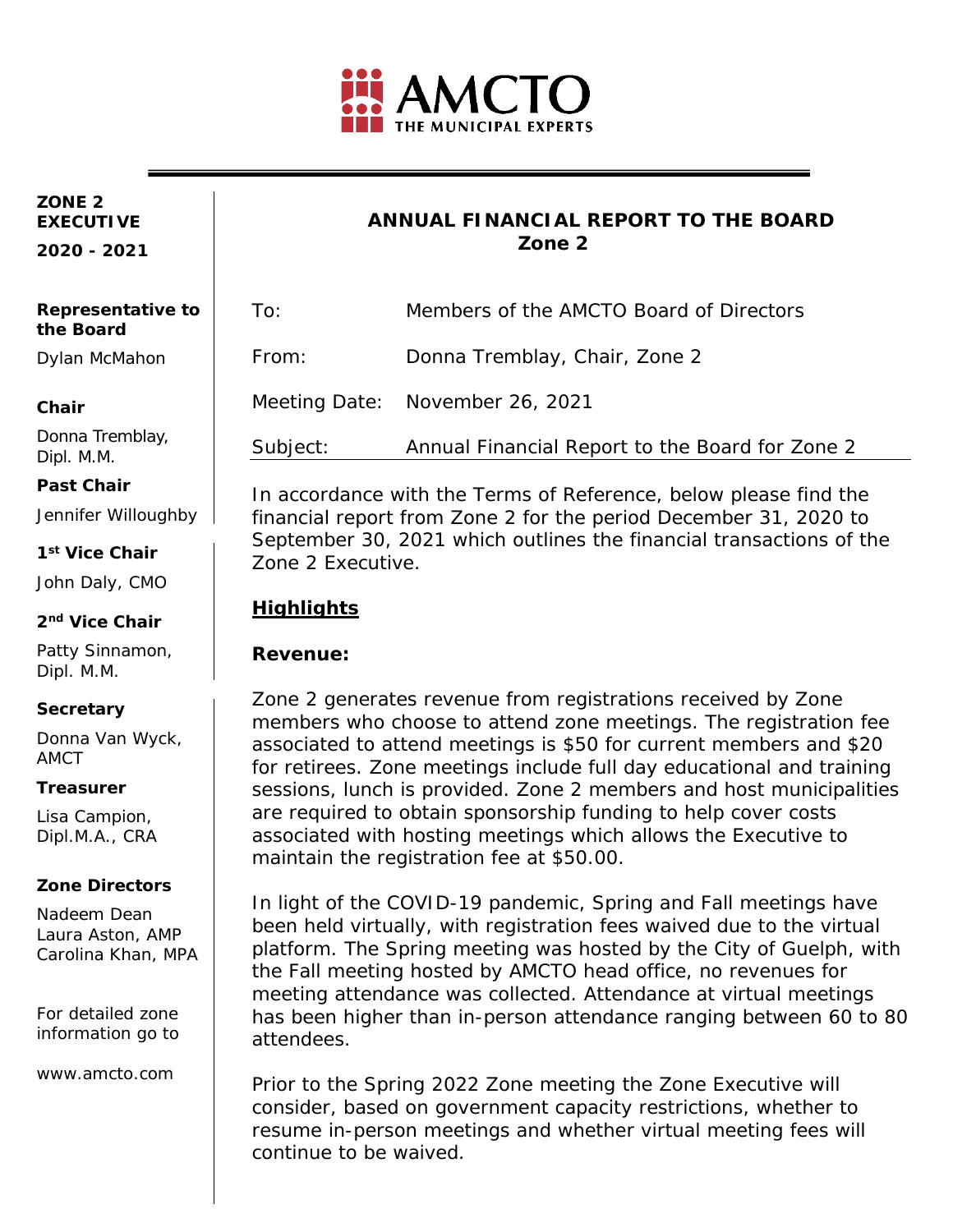# **Surplus Funds:**

As of September 30, 2021, the current surplus for Zone 2 is \$6,541.22.

Due to COVID-19, it is recognized that surplus fund have not been allocated as in previous years, the Zone Executive will review and consider surplus fund allocations for 2022 as follows:

• *Annual Conference Donation*

Zone 2 normally donates \$500 to the annual AMCTO Conference. If the conference is held in Zone 2, \$1,000 is donated. As the 2021 AMCTO Conference was held virtually, the Zone provided a \$500 donation. The Zone Executive will review and consider donations for the 2022 AMCTO Conference.

• *Zone 2 Municipal Excellence Award*

The Zone 2 Municipal Excellence Award was created to recognize and acknowledge one-time achievements that have a notable impact on a program, a project, or an individual activity that contributes to the vision and pursuit of excellence within municipal government. The recipient receives a glass award which is given at the annual Spring meeting. The recipient of the 2021 award Karen Landry, Clerk, Town of Orangeville was recognized at the Spring Zone 2 virtual meeting.

• *Charitable Contributions*

Zone 2 donates to a local charity in lieu of providing a gift to our speakers and presenters that attend and present at a Zone meeting. The host municipality chooses the local organization that will receive the donation. As the zone meetings have been held virtually no donations have been made in 2021. Prior to the Spring 2022 Zone meeting, subject to resuming in-person meetings and collection of fees, the Zone Executive will give consideration to donations being made.

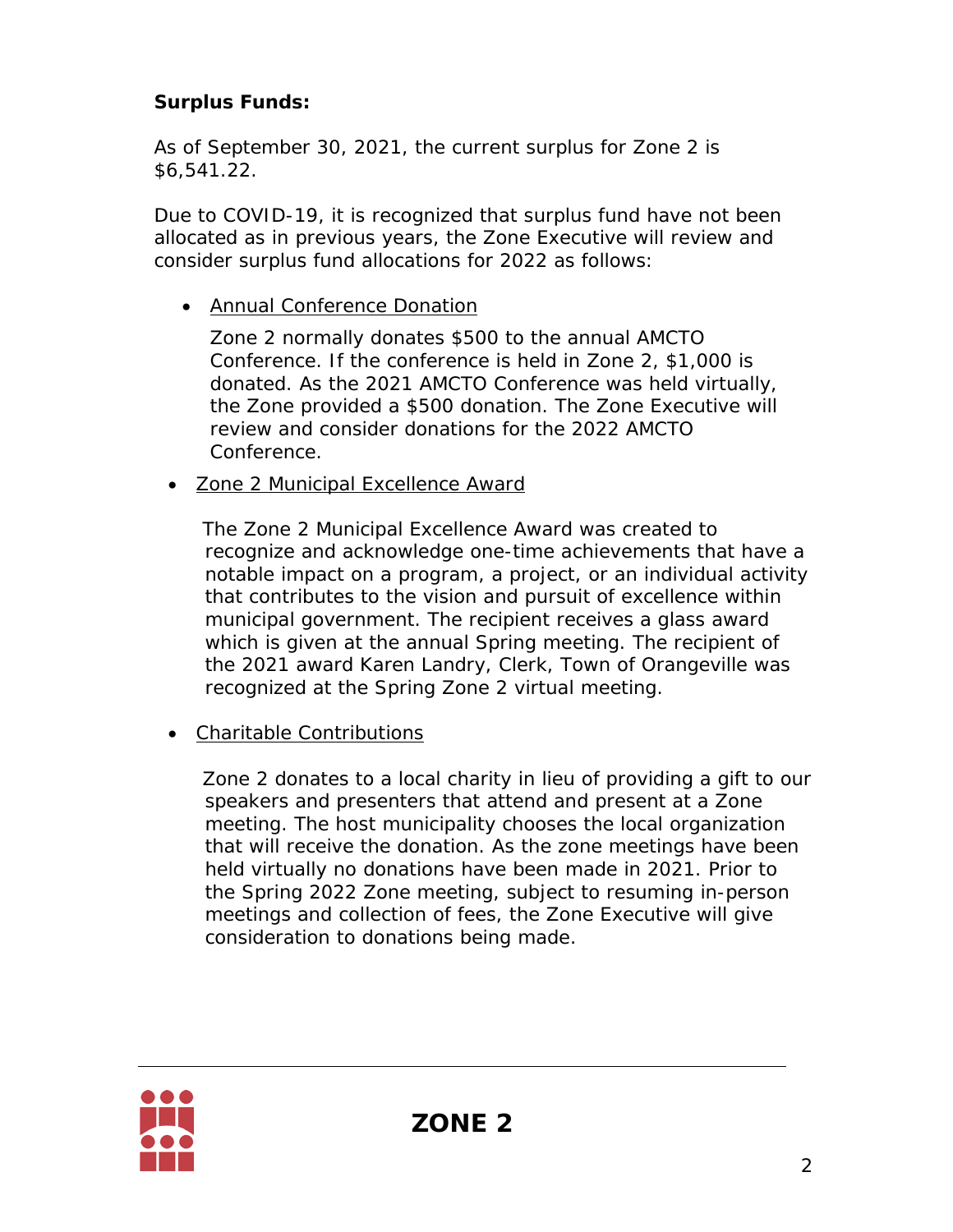## • *Membership Training*

The Zone Executive endeavors to provide subsidized training for members. For example, our Fall 2021 Zone 2 meeting hosted an AMCTO Election Primer Workshop. Zone 2 subsidized and offset costs for members to attend by providing a discounted attendance fee.

## *Zone Meeting Attendance Initiative*

Zone 2 holds a draw at each Zone meeting for those in attendance to win a free registration to a future Zone meeting. 2 draws are made, gift certificates valued at \$50 each are given to each winner. As fees have been waived for virtual zone meetings, draws have not been made for the Spring or Fall meetings. Prior to the Spring 2022 Zone meeting and subject to resuming in-person meetings, the Zone Executive will consider whether free registration draws will be provided.

The surplus balance will continue to be used to offset the costs associated with holding Spring and Fall meetings and for educational opportunities for members of Zone 2.

The Executive strives to provide high quality, interactive, relevant educational topics and presentations at our meetings in accordance with our budget parameters.

Respectfully submitted,

Donna Tremblay AMCTO Zone 2 Chair [donna.tremblay@guelph.ca](mailto:donna.tremblay@guelph.ca)